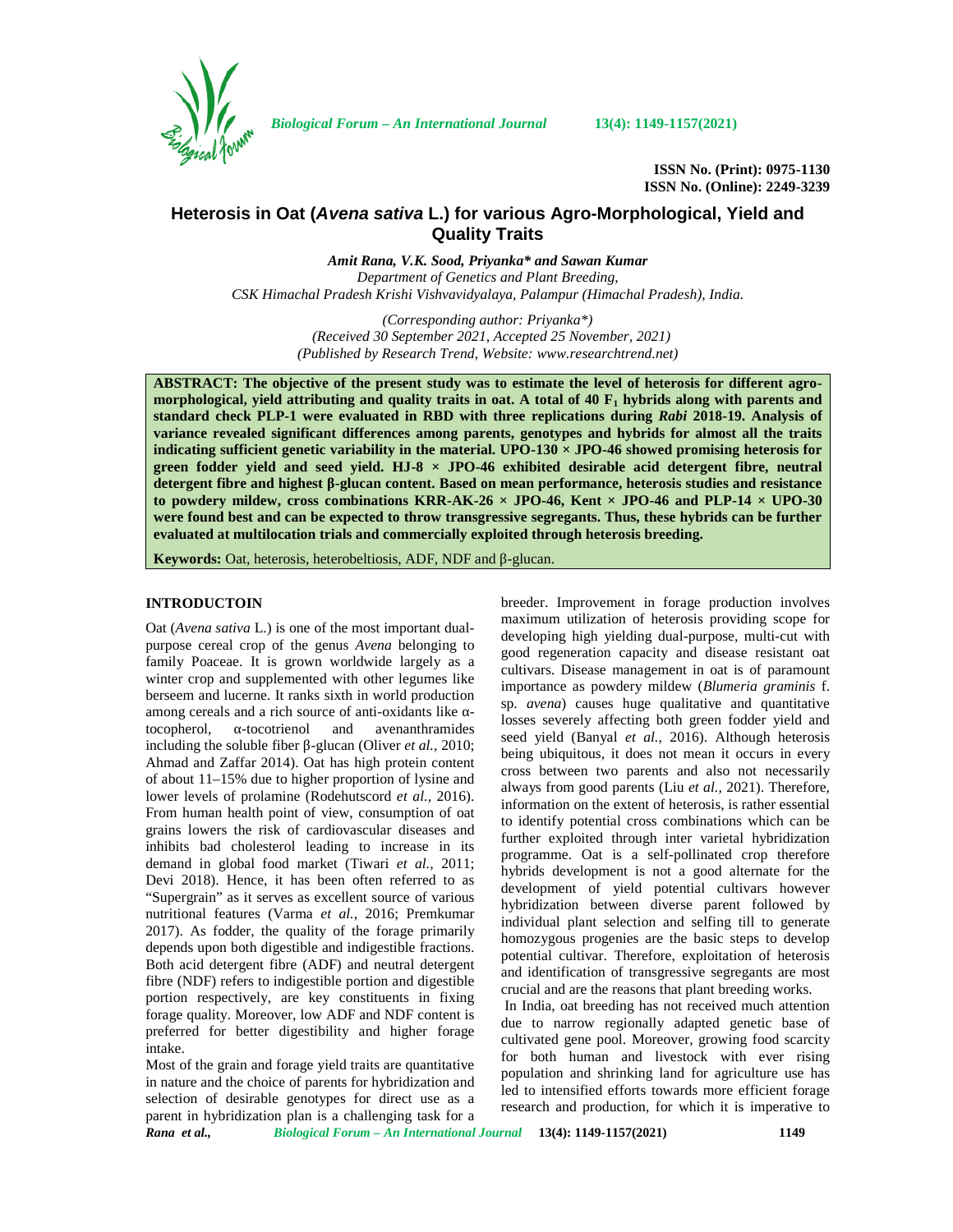identify promising hybrids (Sood *et al.* 2016). While planning any breeding programme, selection of diverse parents leads to higher heterotic effects and probability of getting desirable transgressive. However, the selection of suitable parents chiefly depends on the predominance of the genes for the additive effect due to heterosis and heterobeltiosis to obtain superior hybrids (Beche *et al.* 2013). With this vision, estimation of heterosis and heterobeltiosis effects was undertaken to identify the potential cross combinations in oat expressing high hybrid vigour.

## **MATERIAL AND METHODS**

**Experimental material and site.** The experimental material for the investigation comprises of 40  $F_1$ hybrids for their use in hybridization programme to obtain desired recombinants or transgressive segregants. These hybrids along with parents and standard check *i.e.* PLP-1 were evaluated in RBD with three replications during *Rabi* 2018-19 at the Experimental Fodder Farm of the Department of Genetics and Plant Breeding, CSK HPKV, Palampur (HP). Each entry was raised in two rows of 1.25 m length with 30 cm row to row and 20 cm plant to plant distance. Parental materials are maintained at Fodder Section of the Department of Genetics and Plant Breeding, CSK HPKV, Palampur, Himachal Pradesh, India.

**Field study and data evaluation.** Data was recorded for different agro-morphological, yield attributing and quality traits *viz.,* days to 50% flowering (50%F), plant height (PH), leaves per plant (NOL), tillers per plant desirable (NOT), leaf stem ratio (LSR), flag leaf area (FLA), green fodder yield per plant (GFY), dry matter yield per plant (DMY), days to 75% maturity (75%M), biological yield per plant (BY), seed yield per plant (SY), 100 seed weight (100-SW), harvest index (HI), crude protein yield-fodder per plant (CPY-F), crude protein content-seed (CP-S), acid detergent fibre (ADF), neutral detergent fibre (NDF), -glucan content (BG) and reaction to powdery mildew (*Blumeria graminis* f. sp. *avenae)* under natural epiphytotic conditions (Mayee and Datar 1986). Quality traits such as ADF (%) and NDF (%) was determined by the method given by Van Soest (1991) and Van Soest and Snifftn (1984) respectively. The crude protein content for each genotype was analyzed following Micro-Kjeldhal Method (AOAC 1970). BG (%) was determined *via* alkali extraction (AE) method (Wood *et al.,* 1977) and Congo Red (CR) estimation method given by Semedo *et al.,* (2015). Mid parental (MP) heterosis, heterobeltiosis (BP) and economic heterosis (EC) were estimated and tested by using the standard formulae (Turner 1953; Hayes *et al.,* 1955).

## **RESULTS AND DISCUSSION**

Analysis of variance for the experimental design revealed significant differences among the genotypes, parents and hybrids for all the traits studied. Thus, it can be seen that abundant variability is present among genotypes, parents as well as their  $F_{1s}$ ' for almost all the traits undertaken for the investigation, providing

opportunity for the improvement through suitable breeding approaches. In heterosis breeding, the main goal is to attain a quantum jump in the performance for certain traits over and above the average performance of otherwise straightbred parents. Heterosis has been increasingly applied in crop improvement and breeding programmes for nearly a century, with the objective of developing higher yielding, more vigorous and better performing cross combinations (Fu *et al* 2014). The magnitude of mid parent heterosis, heterobeltiosis and standard heterosis is discussed below for different agro morphological, yield and yield attributing and quality traits.

**Agro-morphological traits.** For 50% F (Table 1), four cross combinations *viz.,* KRR AK 26 × JPO 46, KRR AK 26  $\times$  PLP 1, KRR AK 15  $\times$  JPO 46 and Kent  $\times$  JPO 46 exhibited significant negative heterosis over the mid parent and sixteen cross combinations showed significant negative heterobeltiosis values (Table 1). Out of six cross combinations, cross HJ  $8 \times$  HFO 52 exhibited highest desirable negative heterosis over the check PLP-1 up to the extent of -6.22%.

The magnitude of heterosis for mid parent and better parent for *p*H (Table 1) ranged from -22.29% to 33.13% and -23.20% to 20.91% respectively. Eleven cross combinations showed significant mid parent desirable positive heterosis while over better parent, only two cross combinations *viz*. HJ  $8 \times$  JPO 46 and UPO  $130 \times$  HFO 52 showed significant beneficial positive heterosis. Over standard check PLP-1, sixteen cross combinations showed significant positive economic heterosis while maximum beneficial heterosis was exhibited by cross JPO 36  $\times$ UPO 30 to the extent of 22.63%. Although, HJ  $8 \times$  JPO 46 was found common for mid parent (17.15%), better parent (13.90%) and standard check PLP 1 (21.31%) for plant height.

For FLA (Table 1), the magnitude of heterosis for mid parent ranged from -48.20% to 64.33% and better parent ranged from -58.52% to 53.00%. Nineteen cross combinations showed significant desirable mid parental positive heterosis while for better parent, eleven cross combinations showed significant desirable positive values of heterosis. Over standard check PLP-1 ranged  $-23.15\%$  to  $130.40\%$ , thirty-two cross combinations exhibited significant desirable positive economic heterosis, of which Kent  $\times$  UPO 30 showed maximum beneficial standard heterosis.

Eighteen cross combinations exhibited for 75%M (Table 1) significant desirable negative heterosis over the mid parent and twenty-six cross combinations expressed significant desirable negative heterobeltiosis. The magnitude of heterosis for mid-parent and over better parent ranged from -5.96% to 3.44% and -8.87% to 3.01% respectively. Significant desirable negative heterosis was observed for nine cross combinations when tested against standard check PLP-1. Although, HJ 8  $\times$  HFO-52, KRR AK 26  $\times$  PLP 1, PLP 14  $\times$  UPO 30, KRR AK 15  $\times$  HFO-52, UPO 130  $\times$  HFO-52 and K  $353 \times$  HFO-52 were found common for mid parent, better parent and standard check PLP-1 for early maturity.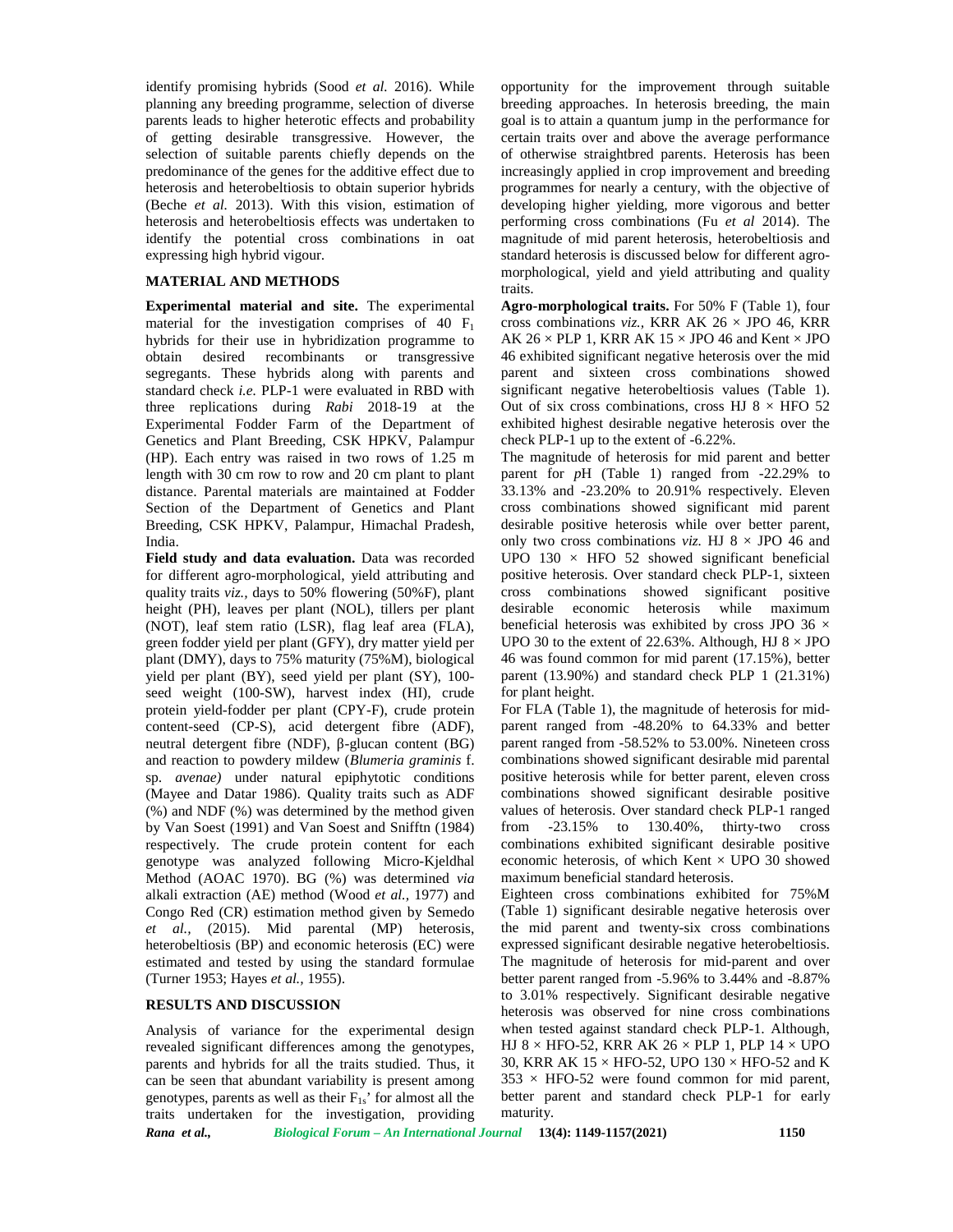| <b>Crosses/Traits</b>                       |          | 50%F      |          |           | PH        |           |           | <b>FLA</b> |           | 75%       |           | <b>NOL</b> |           |           | <b>NOT</b> |           |           |           |
|---------------------------------------------|----------|-----------|----------|-----------|-----------|-----------|-----------|------------|-----------|-----------|-----------|------------|-----------|-----------|------------|-----------|-----------|-----------|
|                                             | MP       | <b>BP</b> | EC       | <b>MP</b> | <b>BP</b> | EC        | <b>MP</b> | <b>BP</b>  | EC        | MP        | <b>BP</b> | EC         | <b>MP</b> | BP        | EC         | <b>MP</b> | <b>BP</b> | EC        |
| $EC$ -528865 $\times$ JPO-46                | $-1.79$  | $-7.58*$  | 1.15     | 3.84      | 1.17      | $13.59*$  | $-8.51*$  | $-12.10*$  | $62.86*$  | $-2.91*$  | $-8.87*$  | 0.00       | 21.64*    | 1.08      | $21.01*$   | $27.18*$  | 10.74     | $22.79*$  |
| EC-528865 $\times$ PLP-1                    | 1.99     | 0.23      | 0.23     | $14.07*$  | 7.83      | $21.07*$  | $22.18*$  | $-3.13$    | $65.39*$  | $3.44*$   | $1.50*$   | $1.50*$    | 4.33      | $-4.26$   | 14.62      | 43.74 *   | $30.95*$  | $30.95*$  |
| $EC$ -528865 $\times$ UPO-30                | 0.81     | $-1.59$   | $-0.23$  | $-22.29$  | $-23.20*$ | $-13.77*$ | 1.32      | $-11.08*$  | $51.81*$  | $2.49*$   | 0.75      | 0.37       | $-10.37$  | $-17.88*$ | 18.11      | $-7.80$   | $-23.78*$ | $-4.08$   |
| $EC$ -528865 $\times$ HFO-52                | 1.93     | 0.95      | $-2.53*$ | $11.73*$  | $-0.68$   | 11.51     | $17.05*$  | $9.99*$    | $87.79*$  | 0.19      | $-0.38$   | $-3.00*$   | $-12.53*$ | $-22.92*$ | $21.01*$   | $-10.17$  | $-18.90$  | $-17.24$  |
| $HJ-8 \times JPO-46$                        | $-0.45$  | $-7.16*$  | 1.61     | $17.15*$  | $13.90*$  | $21.31*$  | $-22.62*$ | $-23.61*$  | $45.25*$  | $-0.55$   | $-7.17*$  | $1.87*$    | $-18.75*$ | $-38.95*$ | $-3.77$    | $-44.44*$ | $-44.79*$ | $-38.78$  |
| $HJ-8 \times PLP-1$                         | $4.85*$  | 2.07      | $2.07*$  | $12.51*$  | 12.17     | $12.85*$  | $-13.08*$ | $-33.68*$  | $26.09*$  | $2.88*$   | 0.37      | 0.37       | $-4.89$   | $-22.27*$ | $22.52*$   | 12.01     | 7.14      | 17.35     |
| $HJ-8 \times UPO-30$                        | $-0.59$  | $-3.86*$  | $-2.53*$ | $12.99*$  | 8.33      | $18.79*$  | $24.44*$  | 4.41       | $98.52*$  | 0.77      | $-1.50*$  | $-1.87*$   | $-22.58*$ | $-25.97*$ | 16.69      | $-23.50*$ | $-28.46*$ | $-9.97$   |
| $HJ-8 \times HFO-52$                        | $-0.97$  | $-0.97$   | $-6.22*$ | 11.13     | 3.79      | 4.43      | 18.84 *   | 6.34       | $102.19*$ | $-1.17*$  | $-2.31*$  | $-4.87*$   | $-17.64*$ | $-17.80*$ | $29.56*$   | $-18.01*$ | $-20.81*$ | $-13.27$  |
| $KRR-AK-26 \times JPO-46$                   | $-6.36*$ | $-6.95*$  | 1.84     | $-0.29$   | $-8.02$   | $15.94*$  | $-25.01*$ | $-35.99*$  | $18.60*$  | $-5.96*$  | $-8.53*$  | 0.37       | $31.06*$  | $-1.45$   | 54.97 *    | $-2.24$   | $-4.93$   | 11.56     |
| $KRR-AK-26 \times PLP-1$                    | $-4.98*$ | $-8.53*$  | $-1.15$  | $-13.74$  | $-22.65*$ | $-2.50$   | $43.62*$  | $26.61*$   | $65.90*$  | $-3.31*$  | $-5.05*$  | $-1.50*$   | $-10.84$  | $-27.07*$ | 14.68      | $-21.44*$ | $-27.25*$ | $-14.63$  |
| <b>KRR-AK-26 <math>\times</math> UPO-30</b> | $-1.65$  | $-4.69*$  | $3.00*$  | $-15.27*$ | $-20.78*$ | $-0.15$   | $-0.20$   | $-1.01$    | $29.71*$  | 0.55      | $-1.44*$  | $2.25*$    | $-18.95*$ | $-22.41*$ | $22.01*$   | 0.42      | $-2.97$   | $22.11*$  |
| KRR-AK-26 $\times$ HFO-52                   | 2.05     | $-4.26*$  | $3.46*$  | 0.77      | $-14.70*$ | 7.51      | $-13.17*$ | $-18.69$   | $22.07*$  | $1.68*$   | $-1.44*$  | $2.25*$    | $-34.99*$ | $-35.05*$ | 2.14       | $-3.88$   | $-10.14$  | 5.44      |
| $PLP-14 \times JPO-46$                      | 1.34     | $-4.21$ * | $4.84 *$ | 1.30      | $-0.17$   | 6.32      | $-36.41*$ | $-37.34$ * | $16.10*$  | $-2.52*$  | $-7.51*$  | $1.50*$    | 13.77     | $-8.60$   | 19.37      | 5.12      | $-5.52$   | 4.76      |
| $PLP-14 \times PLP-1$                       | $3.62*$  | 2.30      | $2.30*$  | 10.30     | 8.48      | 12.18     | $-18.23*$ | $-36.38*$  | 14.41     | $1.13*$   | 0.37      | 0.37       | $-7.27$   | $-18.14*$ | 6.92       | $-4.69$   | $-10.20$  | $-10.20$  |
| $PLP-14 \times UPO-30$                      | $-1.51$  | $-3.41*$  | $-2.07*$ | $-1.40$   | $-4.20$   | 5.04      | 23.98 *   | 6.43       | $91.41*$  | $-3.21*$  | $-3.76*$  | $-4.12*$   | $-17.44*$ | $-21.23*$ | 13.30      | $-38.19*$ | $-47.38*$ | $-33.78*$ |
| $PLP-14 \times HFO-52$                      | $4.32*$  | $2.84*$   | 0.23     | $17.57*$  | 8.42      | 12.12     | 3.98      | $-4.61$    | $71.56*$  | $1.72*$   | $1.14*$   | $-0.37$    | $-25.82*$ | $-32.05*$ | 6.67       | $24.64*$  | 16.33     | 18.71     |
| $KRR-AK-15 \times JPO-46$                   | $-2.72*$ | $-5.89*$  | $3.00*$  | $-10.21$  | $-11.50$  | $-5.74$   | $-48.20*$ | $-58.52*$  | $-23.15*$ | $-4.71*$  | $-6.83*$  | $2.25*$    | 8.70      | $-21.84*$ | $41.38*$   | 12.50     | 9.25      | $28.57*$  |
| $KRR-AK-15 \times PLP-1$                    | 0.46     | $-0.68$   | 1.61     | $-16.34*$ | $-17.74*$ | $-14.90*$ | $-15.68*$ | $-20.02*$  | $-10.85$  | $-1.65*$  | $-3.93*$  | 0.75       | 13.12*    | $-12.17*$ | 58.87 *    | 10.62     | 2.31      | $20.41*$  |
| $KRR-AK-15 \times UPO-30$                   | 1.13     | 0.68      | $3.00*$  | $-12.17$  | $-14.65*$ | $-6.41$   | $-22.40*$ | $-27.66*$  | $-6.74$   | 0.37      | $-2.14*$  | $2.62*$    | $-9.09$   | $-18.40*$ | $47.60*$   | $-16.20*$ | $-18.92*$ | 2.04      |
| $\textbf{KRR-AK-15}\times\textbf{HFO-52}$   | 1.52     | $-2.25$   | $-0.00$  | $-9.83$   | $-16.85*$ | $-13.98*$ | $-4.65$   | $-16.93*$  | $24.71*$  | $-2.59*$  | $-6.07*$  | $-1.50*$   | 0.97      | $-5.70$   | $70.57*$   | $20.74*$  | 12.72     | $32.65*$  |
| $JPO-36 \times JPO-46$                      | 0.00     | $-2.53*$  | $6.68*$  | $-1.44$   | $-5.08$   | 9.16      | $11.98*$  | $-16.54*$  | $54.63*$  | $-1.91*$  | $-3.41*$  | $5.99*$    | 13.11     | $-15.83*$ | $36.60*$   | $33.45*$  | 19.94     | $32.99*$  |
| $JPO-36 \times PLP-1$                       | 1.24     | $-0.67$   | $3.23*$  | $-3.34$   | $-9.65$   | 3.91      | 58.48 *   | $51.28*$   | $51.28*$  | $-0.54$   | $-3.52*$  | $2.62*$    | 0.71      | $-18.62*$ | $32.08*$   | $-2.17$   | $-7.82$   | $-7.82$   |
| $JPO-36 \times UPO-30$                      | 0.79     | $-0.44$   | $3.46*$  | 9.17      | 6.63      | $22.63*$  | $56.52*$  | $33.44*$   | $72.04*$  | $-1.45*$  | $-4.58*$  | $1.50*$    | $-5.49$   | $-10.87$  | $44.65*$   | 14.29     | $-2.70$   | $22.45*$  |
| $JPO-36 \times HFO-52$                      | $-0.93$  | $-5.32*$  | $-1.61$  | 5.07      | $-7.58$   | 6.29      | $15.93*$  | $-6.93$    | $39.73*$  | $-2.21$ * | $-6.34*$  | $-0.37$    | $-27.27*$ | $-28.46*$ | 16.10      | $21.43*$  | 13.33     | 15.65     |
| Kent $\times$ JPO-46                        | $-2.39*$ | $-5.47*$  | $3.46*$  | 7.61      | 6.33      | $16.00*$  | $-34.81*$ | $-40.76$ * | 9.77      | $-3.89*$  | $-7.17*$  | $1.87*$    | 8.72      | $-21.57*$ | $40.38*$   | 3.79      | $-1.11$   | $21.09*$  |
| $Kent \times PLP-1$                         | 1.25     | 0.00      | $2.53*$  | 1.20      | $-3.02$   | 5.80      | $33.00*$  | $10.40*$   | $67.25*$  | 0.37      | $-0.73$   | $1.50*$    | $-4.06$   | $-25.23*$ | $33.84*$   | $-15.29$  | $-23.06$  | $-5.78$   |
| $Kent \times UPO-30$                        | 1.47     | 0.90      | $3.46*$  | 5.86      | 5.60      | $15.79*$  | $64.33*$  | $52.09*$   | $130.40*$ | 0.56      | $-0.73$   | $1.50*$    | $-10.93*$ | $-19.68*$ | $43.77*$   | $-12.33$  | $-13.51$  | 8.84      |
| $Kent \times HFO-52$                        | $2.57*$  | $-1.35$   | 1.15     | $23.21*$  | 10.92     | $21.01*$  | $-16.07*$ | $-16.44*$  | $26.58*$  | 0.56      | $-1.83*$  | 0.37       | $-26.47*$ | $-30.99*$ | $23.52*$   | $-31.82*$ | $-37.50$  | $-23.47*$ |
| UPO-130 $\times$ JPO-46                     | 1.92     | $-4.84*$  | $4.15*$  | $27.39*$  | 6.34      | $13.25*$  | $28.56*$  | 4.26       | $93.18*$  | $-1.79*$  | $-6.48*$  | $2.62*$    | 74.66*    | 43.02*    | $77.74*$   | $18.90*$  | 6.13      | 17.69     |
| $UPO-130 \times PLP-1$                      | $3.78*$  | 1.15      | 1.15     | $28.63*$  | 10.17     | 10.17     | $63.83*$  | $53.00*$   | $76.31*$  | 0.75      | 0.37      | 0.37       | 7.12      | $-3.34$   | $20.13*$   | 11.27     | 4.08      | 4.08      |
| UPO-130 $\times$ UPO-30                     | $3.52*$  | 0.23      | 1.61     | $29.40*$  | 6.77      | $17.07*$  | $23.68*$  | $17.11*$   | $50.99*$  | $1.32*$   | $1.13*$   | 0.75       | 2.28      | $-4.68$   | $37.11*$   | $20.45*$  | 1.89      | $28.23*$  |
| UPO-130 $\times$ HFO-52                     | $2.55*$  | 2.43      | $-2.76*$ | $33.13*$  | $20.91*$  | 5.59      | $9.85*$   | $-2.91$    | $45.76*$  | $-2.10*$  | $-3.02*$  | $-3.75*$   | $-12.34*$ | $-21.47*$ | $23.27*$   | $21.22*$  | 12.33     | 14.63     |
| $K-353 \times JPO-46$                       | $2.58*$  | $-3.79*$  | $5.30*$  | 1.79      | $-2.69$   | 13.65     | $-24.72*$ | $-38.85$   | 13.29     | $-2.33*$  | $-6.83*$  | $2.25*$    | 15.10*    | $-11.14$  | $29.43*$   | $-13.61$  | $-21.07$  | 5.78      |
| $K-353 \times PLP-1$                        | $4.71*$  | $2.53*$   | $2.53*$  | 4.51      | $-3.01$   | $13.28*$  | $31.84*$  | $22.89*$   | $42.20*$  | $2.06*$   | $1.87*$   | $1.87*$    | $-2.30$   | $-17.62*$ | $20.00*$   | $-9.88$   | $-21.32*$ | 5.44      |
| $K-353 \times UPO-30$                       | $4.91*$  | 2.05      | $3.46*$  | 7.55      | 4.26      | $21.77*$  | $-4.05$   | $-8.96$    | $17.37*$  | $3.01*$   | $3.01*$   | $2.62*$    | $-38.65*$ | $-39.03*$ | $-11.19$   | $-7.59$   | $-10.41$  | $20.07*$  |
| $K-353 \times HFO-52$                       | 1.81     | 1.20      | $-3.00*$ | 4.02      | $-9.10$   | 6.17      | $29.65*$  | $14.79*$   | $72.33*$  | $-1.14*$  | $-2.26*$  | $-2.62*$   | $-10.37$  | $-13.60*$ | $35.64*$   | $-10.95$  | $-21.57*$ | 5.10      |
| EC-605834 $\times$ JPO-46                   | 0.66     | $-4.21*$  | $4.84 *$ | $-7.65$   | $-8.60$   | $-2.66$   | $-0.83$   | $-20.11*$  | $48.03*$  | $-1.42*$  | $-5.46*$  | $3.75*$    | 38.98*    | 4.33      | $64.91*$   | 5.61      | $-0.54$   | $24.83*$  |
| EC-605834 $\times$ PLP-1                    | 1.74     | 1.15      | 1.15     | $-10.45$  | $-12.30*$ | $-8.52$   | $-7.45$   | $-12.86$   | $-1.32$   | 0.37      | 0.00      | 0.75       | $-10.02$  | $-26.55*$ | 16.10      | 8.30      | $-2.71$   | $22.11*$  |
| $EC-605834 \times UPO-30$                   | $2.42*$  | 1.14      | $2.53*$  | 9.40      | 6.74      | $17.04*$  | 58.50 *   | 48.86 *    | 91.92 *   | $1.68*$   | $1.12*$   | $1.87 *$   | $-16.59*$ | $-20.34*$ | $25.91*$   | $-9.07$   | $-9.19$   | 14.29     |
| EC-605834 $\times$ HFO-52                   | 2.14     | 0.00      | $-1.15$  | 5.39      | $-3.19$   | 0.98      | $-34.32$  | $-42.39$ * | $-13.51$  | $-0.57$   | $-2.23*$  | $-1.50*$   | $-16.47*$ | $-16.76*$ | $31.57*$   | 13.60     | 2.98      | $29.25*$  |
| $S.E. \pm$                                  | 1.54     | 1.77      | 1.42     | 6.03      | 6.96      | 6.66      | 1.76      | 2.03       | 2.05      | 0.81      | 0.94      | 0.93       | 2.20      | 2.54      | 2.61       | 0.86      | 0.99      | 0.95      |
| (*Significant at 5% level of significance)  |          |           |          |           |           |           |           |            |           |           |           |            |           |           |            |           |           |           |

**Table 1: Magnitude of heterosis (%) over mid parent (MP), better parent (BP) and economic heterosis (EC) over standard check PLP-1.**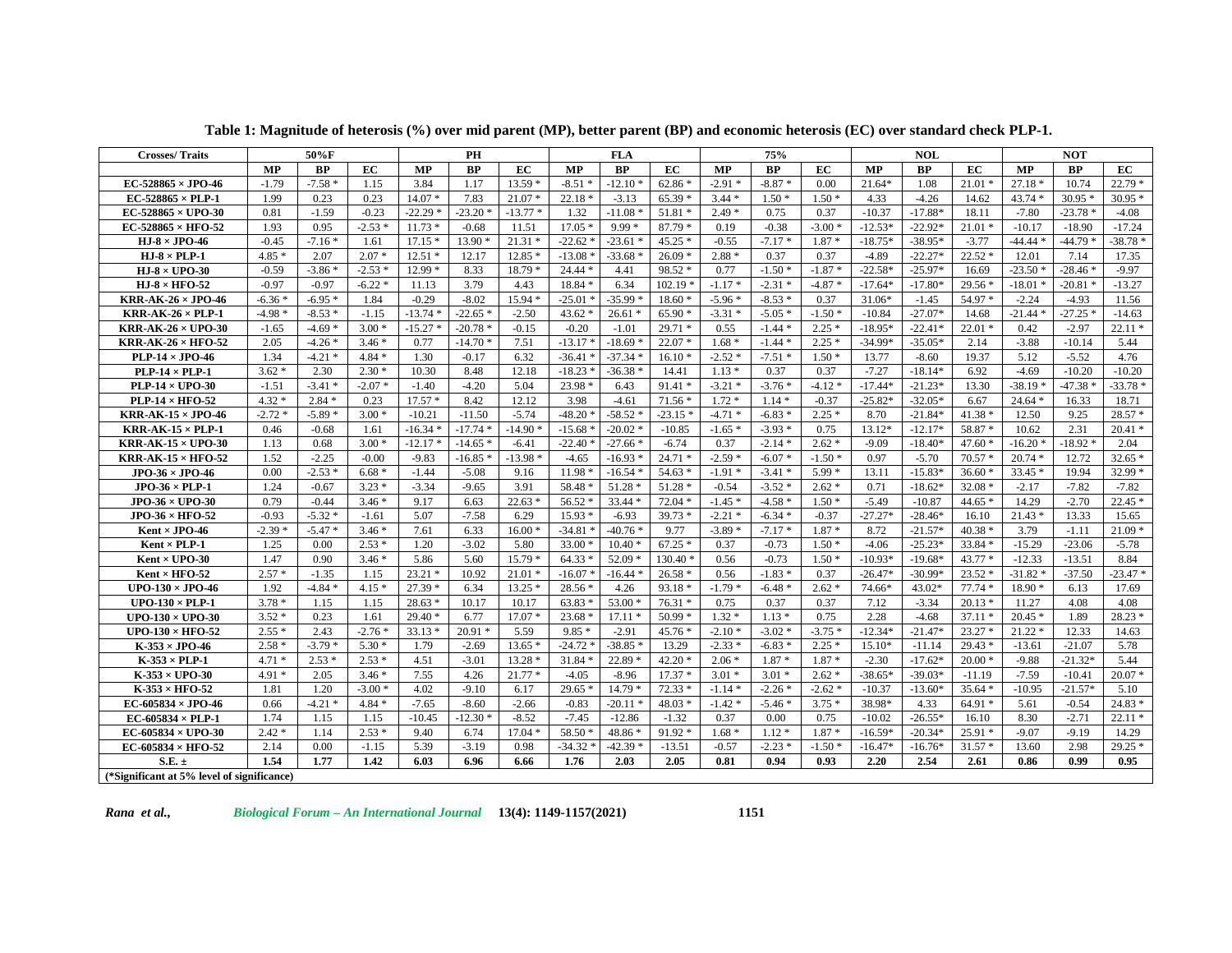**Yield and yield attributing traits.** Six cross combinations expressed significant desirable positive mid parent heterosis for NOL (Table 1) while only one cross showed significant positive heterobeltiosis value. The magnitude of heterosis for mid-parent and over better parent ranged from -38.65% to 74.66% and - 39.03% to 43.02% respectively. Out of the twenty seven cross combinations, cross UPO  $130 \times$  JPO 46 showed highest beneficial positive heterosis over standard check PLP-1 and found common for mid parent (74.66%), better parent (43.02%) and standard heterosis (77.74) for leaves per pant.

For NOT (Table 1), EC 528865  $\times$  PLP 1 was found common for mid parent (43.74%), better parent (30.95%) and standard heterosis (30.95%). Nine cross combinations showed significant desirable positive mid parental heterosis while only one cross combination showed significant desirable positive heterobeltiosis. The magnitude of heterosis for this trait over check PLP-1 ranged from -38.78% to 32.99% and of which, fourteen cross combinations showed significant desirable positive values of heterosis.

The range of heterosis for mid parent, better parent and standard check PLP 1 for LSR (Table 2) varied from - 10.91% to 16.83%, -29.32% to 12.38% and -11.34% to 45.36% respectively. For mid parent, six cross combinations showed significant desirable positive heterosis while only cross combination UPO  $130 \times PLP$ 1 showed significant desirable positive heterobeltiosis. UPO  $130 \times PLP$  1 was found common for mid parent (16.83%), better parent (12.38%) and standard heterosis (21.65%) while KRR AK 26  $\times$  HFO 52 and K 353  $\times$ HFO 52 among other thirty cross combinations showed highest beneficial economic heterosis (45.36%) over standard check PLP-1.

The magnitude of heterosis for mid-parent, better parent and standard check PLP-1 for GFY (Table 2) ranged from -24.53% to 89.81%, -35.64% to 73.01% and - 34.83% to 44.30% respectively. For mid parent, thirteen cross combinations showed significant desirable positive heterosis while seven cross combinations showed significant and desirable positive heterobeltiosis. Against standard check PLP-1, fourteen cross combinations showed significant and desirable positive economic heterosis. UPO-130  $\times$  JPO-46 (44.30%), KRR-AK-26  $\times$  JPO-46 (27.92%) and Kent  $\times$ PLP-1 (26.15%) exhibited maximum desirable heterosis for green fodder yield per plant.

For DMY, the extent of heterosis for mid-parent (Table 2) varied from -28.33% to 104.98% and twelve cross combinations showed significant and desirable positive heterosis value. For heterobeltiosis, the magnitude of heterosis ranged from -38.17% to 65.72% and seven desirable cross combinations showed significant and desirable positive heterosis*.* Against standard check PLP-1, eleven cross combinations exhibited significant desirable positive economic heterosis up to the extent of 65.52% (UPO  $130 \times$  JPO 46).

For mid-parent and better parent, magnitude of heterosis for BY (Table 2) varied from -5.90% to 35.21% and -10.50% to 30.52% respectively. Twentytwo cross combinations showed significant desirable mid parental positive heterosis while nine cross combinations showed significant and desirable positive heterobeltiosis*.* The magnitude of heterosis over check PLP-1 ranged from -9.21% to 24.95%. Ten cross combinations exhibited significant desirable positive economic heterosis. PLP  $14 \times$  JPO 46 (24.95%) and Kent  $\times$  UPO-30 (19.45%) showed maximum desirable standard heterosis for biological yield per plant.

The extent of heterosis for mid-parent for SY (Table 2) ranged from -17.12% to 36.25% and sixteen cross combinations exhibited significant desirable positive heterosis. For heterobeltiosis, the magnitude of heterosis varied from -28.54% to 36.18% and eight cross combinations showed significant desirable positive heterosis over better parent. Against standard check PLP-1, the magnitude of heterosis ranged from - 6.39% to 44.88% (HJ  $8 \times$  UPO 30) and seventeen cross combinations showed significant and desirable positive economic heterosis*.* For seed yield per plant, both HJ-8  $\times$  UPO-30 (44.88%) and EC-528865  $\times$  HFO-52 (40.45%) showed highest standard economic heterosis.

The magnitude of heterosis (Table 2) for mid-parent, better parent and standard check PLP-1 for 100-SW ranged from -31.03% to 41.38%, -34.33% to 26.94% and -27.15% to 59.54%. For mid parent, twelve cross combinations showed significant desirable positive heterosis while six cross combinations showed significant desirable positive heterobeltiosis. Among fifteen cross combinations,  $HJ-8 \times PLP-1$  showed highest significant desirable positive heterosis against check PLP-1.

For mid parent, the magnitude of heterosis for HI (Table 3) ranged from -22.07% to 24.05% and six cross combinations showed significant and desirable positive heterosis. The extent of heterosis over better parent varied from -28.14% and only two cross combinations exhibited significant desirable positive heterosis. The magnitude of heterosis over check PLP 1 ranged from - 17.65% to 33.80% and fifteen cross combinations showed significant and desirable positive economic heterosis while HJ  $8 \times$  UPO 30 exhibited maximum standard heterosis for harvest index.

**Quality traits.** The extent of heterosis for mid parent, better parent and economic heterosis for CPY-F (Table 3) ranged from -25.73% to 108.06%, -28.72% to 63.89% and -25.03% to 80.13% respectively. For mid parent, fourteen cross combinations showed significant and desirable positive heterosis while seven cross combinations showed significant and desirable positive heterobeltiosis values. Over standard check PLP 1, fourteen cross combinations showed significant and positive economic heterosis. Cross combinations *viz.*, HJ  $8 \times$  PLP 1, KRR AK  $26 \times$  JPO 46, PLP  $14 \times$  HFO-52, UPO  $130 \times$  JPO 46, UPO  $130 \times$ UPO 30, K 353  $\times$  UPO 30 and EC 605834  $\times$  UPO 30 were found common for mid parent, better parent and standard heterosis, among which UPO  $130 \times$  JPO 46 showed highest crude protein yield-fodder (%).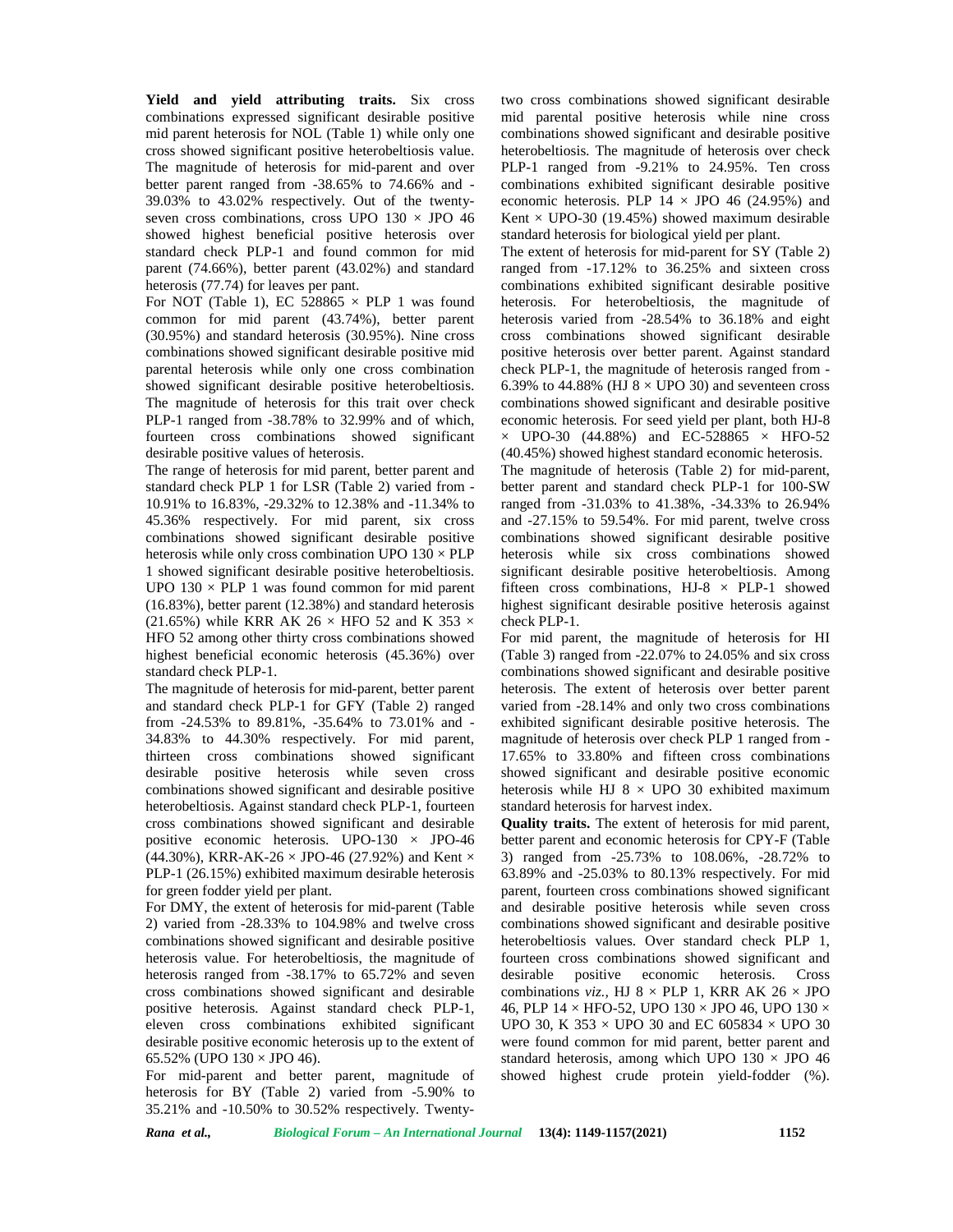| <b>Crosses/Traits</b>                       |           | LSR       |          |           | GFY       |           |           | DMY       |          |          | BY        |          |           | SY        |          |           | <b>100-SW</b> |           |  |
|---------------------------------------------|-----------|-----------|----------|-----------|-----------|-----------|-----------|-----------|----------|----------|-----------|----------|-----------|-----------|----------|-----------|---------------|-----------|--|
|                                             | <b>MP</b> | <b>BP</b> | EC       | MP        | BP        | EC        | MP        | <b>BP</b> | EC       | MP       | BP        | ЕC       | <b>MP</b> | <b>BP</b> | EC       | MP        | <b>BP</b>     | EC        |  |
| EC-528865 $\times$ JPO-46                   | 5.83      | 4.10      | $30.93*$ | 8.07      | $-12.14*$ | 0.28      | 14.75     | 2.78      | $29.48*$ | $17.54*$ | 2.57      | $14.65*$ | $-4.18$   | $-19.02*$ | $11.78*$ | $-12.75*$ | $-22.17*$     | $-1.36$   |  |
| EC-528865 $\times$ PLP-1                    | 5.12      | $-4.24$   | $16.49*$ | $37.36*$  | $17.75*$  | $17.75*$  | $27.35*$  | $27.16*$  | $27.16*$ | 5.05     | $-0.48$   | $11.24*$ | $-17.12*$ | $-28.54*$ | $-1.36$  | 28.34 *   | $14.81*$      | 45.49 *   |  |
| EC-528865 $\times$ UPO-30                   | $-1.99$   | $-7.52$   | $26.80*$ | $-24.53*$ | $-35.64*$ | $-34.83*$ | $-28.33*$ | $-30.50*$ | $-26.23$ | $-4.70$  | $-7.66$   | 3.21     | $-1.79$   | $-13.05*$ | $20.02*$ | $-1.57$   | $-16.87*$     | 5.35      |  |
| EC-528865 $\times$ HFO-52                   | $-6.67$   | $-13.14*$ | $22.68*$ | 13.74     | 3.16      | $-26.30*$ | 10.34     | $-13.32$  | $-13.58$ | 0.29     | $-2.44$   | 9.05     | $12.80*$  | 1.75      | $40.45*$ | $-10.50*$ | $-11.55*$     | $14.78*$  |  |
| HJ- $8 \times$ JPO-46                       | 2.07      | 0.82      | $26.80*$ | $-3.56$   | $-16.94*$ | $-5.20$   | $-5.03$   | $-18.07$  | 3.21     | $9.23*$  | 3.50      | $-3.67$  | 9.11      | 3.46      | 9.95     | $20.45*$  | 7.84          | $35.53*$  |  |
| HJ $8 \times PLP - 1$                       | 6.48      | $-3.36$   | $18.56*$ | 10.08     | 0.43      | 0.43      | $29.70*$  | 24.10     | 24.10    | 7.02     | 3.31      | 3.31     | $-2.77$   | $-5.64$   | 0.28     | $41.38*$  | $26.94*$      | 59.54 *   |  |
| HJ $8 \times$ UPO 30                        | $-5.56$   | $-10.53*$ | $22.68*$ | 2.36      | $-7.14$   | $-5.97$   | 12.48     | 4.66      | 11.09    | $9.86*$  | 3.70      | 8.71     | $36.25*$  | $36.18*$  | 44.88 *  | 39.17 *   | $17.93*$      | 48.22 *   |  |
| HJ $8 \times$ HFO 52                        | 7.81      | 0.73      | $42.27*$ | $28.54*$  | 9.59      | $-9.62$   | $32.79*$  | 7.76      | $-1.53$  | 5.94     | $-0.38$   | 5.29     | 0.41      | $-1.73$   | 9.08     | $-1.76$   | $-3.31$       | $25.47*$  |  |
| KRR-AK-26 $\times$ JPO-46                   | 5.06      | 0.00      | $39.18*$ | $10.73*$  | 9.42      | $27.92*$  | $21.32*$  | 16.51     | $46.77*$ | 7.10     | 5.28      | $-9.21$  | 4.66      | $-1.04$   | 5.80     | 8.45      | $-1.90$       | $-2.52$   |  |
| <b>KRR-AK-26 <math>\times</math> PLP-1</b>  | 0.86      | $-13.33*$ | $20.62*$ | $-23.23*$ | $-28.79*$ | $-16.74*$ | $-15.39$  | $-21.22$  | $-8.63$  | $14.30*$ | 6.43      | 6.43     | $-2.47$   | $-5.62$   | 0.90     | $-1.45$   | $-11.11$      | $-11.11$  |  |
| <b>KRR-AK-26 × UPO-30</b>                   | 0.75      | 0.00      | $39.18*$ | 5.80      | $-1.28$   | $15.42*$  | 4.69      | 0.25      | 16.27    | $-0.07$  | $-8.93*$  | $-4.54$  | 8.24      | 7.98      | $15.44*$ | $21.37*$  | $16.57*$      | 1.78      |  |
| <b>KRR-AK-26 <math>\times</math> HFO-52</b> | 3.68      | 2.92      | $45.36*$ | $-8.50$   | $-31.49*$ | $-19.91*$ | 1.75      | $-24.15*$ | $-12.03$ | 5.09     | $-4.58$   | 0.85     | $19.05*$  | $16.85*$  | $29.71*$ | 5.24      | $-14.78*$     | 10.59     |  |
| $PLP-14 \times JPO-46$                      | 6.52      | $-19.67*$ | 1.03     | $-0.87$   | $-19.75*$ | $-8.40$   | 10.78     | $-4.03$   | 20.89    | $35.21*$ | $23.08*$  | 24.95 *  | $23.83*$  | $22.12*$  | $19.67*$ | 9.52      | 4.82          | $13.94*$  |  |
| $PLP-14 \times PLP-1$                       | 8.18      | $-11.34$  | $-11.34$ | $17.76*$  | 0.49      | 0.49      | 20.60     | 15.95     | 15.95    | $-0.35$  | $-1.09$   | 0.41     | $16.87*$  | $15.69*$  | $15.69*$ | $-0.85$   | $-4.82$       | 3.46      |  |
| PLP-14 $\times$ UPO-30                      | $-3.59$   | $-29.32*$ | $-3.09$  | $-10.38$  | $-23.92*$ | $-22.96*$ | $-13.97$  | $-19.58$  | $-14.65$ | $12.33*$ | $10.56*$  | $15.90*$ | $-0.93$   | $-4.84$   | 1.24     | $14.33*$  | 3.09          | 12.05     |  |
| $PLP-14 \times HFO-52$                      | 10.55     | $-19.71*$ | $13.40*$ | 89.81 *   | $73.01*$  | $22.26*$  | $104.98*$ | $65.72*$  | $52.92*$ | $-1.82$  | $-3.76$   | 1.71     | $-8.15$   | $-13.53*$ | $-4.02$  | $-17.01*$ | $-23.75*$     | $-1.05$   |  |
| <b>KRR-AK-15 <math>\times</math> JPO-46</b> | $-3.11$   | $-10.66*$ | 12.37    | 4.74      | 0.11      | $14.26*$  | $-4.42$   | $-14.22$  | 8.06     | $15.40*$ | 6.11      | 5.35     | 2.07      | $-9.59*$  | $11.65*$ | $13.33*$  | 11.93         | $14.05*$  |  |
| <b>KRR-AK-15 <math>\times</math> PLP-1</b>  | 3.00      | 0.00      | 6.19     | $-7.09$   | $-8.90$   | $-5.22$   | $-2.32$   | $-2.39$   | $-2.25$  | $-5.90$  | $-6.24$   | $-6.24$  | $-3.27$   | $-12.47*$ | 8.09     | 0.73      | $-0.21$       | 1.68      |  |
| <b>KRR-AK-15 × UPO-30</b>                   | 5.93      | $-6.02$   | $28.87*$ | $-10.08$  | $-11.28$  | $-7.70$   | 13.00     | 9.81      | 16.55    | $-1.50$  | $-4.10$   | 0.53     | $-10.78*$ | $-16.95*$ | 2.55     | $26.09*$  | $17.08*$      | $19.29*$  |  |
| <b>KRR-AK-15 <math>\times</math> HFO-52</b> | 2.50      | $-10.22*$ | $26.80*$ | $23.44*$  | $-3.78$   | 0.11      | 27.81     | 0.23      | 0.38     | $-2.75$  | $-5.70$   | $-0.33$  | 1.52      | $-3.61$   | $19.03*$ | $-3.17$   | $-13.57*$     | 12.16     |  |
| $JPO-36 \times JPO-46$                      | $-10.91$  | $-19.67*$ | 1.03     | $-7.93$   | $-19.03*$ | $-7.59$   | 5.22      | $-7.32$   | 16.75    | 19.89 *  | $16.23*$  | 3.12     | $18.01*$  | 14.97 *   | 9.54     | 4.50      | $-3.27$       | $-3.88$   |  |
| $JPO-36 \times PLP-1$                       | $-4.62$   | $-5.10$   | $-4.12$  | $-16.28*$ | $-21.89*$ | $-21.89*$ | $-15.30$  | $-17.02$  | $-17.02$ | 4.51     | $-1.39$   | $-1.39$  | 6.91      | 1.76      | 1.76     | 8.92      | 0.52          | 0.52      |  |
| JPO $36 \times$ UPO 30                      | $-8.23$   | $-20.30*$ | 9.28     | 0.16      | $-7.09$   | $-5.92$   | 19.15     | 13.43     | 20.39    | $10.65*$ | 2.14      | 7.08     | $12.80*$  | 4.30      | 10.97    | $27.68*$  | $25.69*$      | 9.75      |  |
| JPO $36 \times$ HFO 52                      | 5.53      | $-9.49*$  | $27.84*$ | $27.50*$  | 6.57      | $-7.72$   | $46.98*$  | 17.10     | 12.34    | $14.66*$ | 5.45      | $11.45*$ | $20.77*$  | 9.54      | $21.59*$ | $-11.10*$ | $-26.58*$     | $-4.72$   |  |
| $Kent \times JPO-46$                        | $-0.45$   | $-9.02$   | $14.43*$ | $-19.09*$ | $-28.28*$ | 5.92      | $-27.16*$ | $-38.17*$ | 11.63    | $19.39*$ | $10.82*$  | 7.80     | $11.49*$  | 7.29      | 10.56    | 4.67      | 4.07          | 4.61      |  |
| $Kent \times PLP-1$                         | 6.06      | 3.96      | 8.25     | 1.86      | $-14.58*$ | $26.15*$  | 11.82     | $-13.12$  | $56.84*$ | $14.61*$ | $13.05*$  | $13.05*$ | $-1.66$   | $-3.11$   | $-0.16$  | $-12.18*$ | $-12.41$      | $-11.95$  |  |
| $Kent \times UPO-30$                        | 1.71      | $-10.53*$ | $22.68*$ | $-2.38$   | $-17.72*$ | $21.51*$  | $-8.55$   | $-27.39$  | $31.08*$ | $18.21*$ | $13.95*$  | $19.45*$ | 5.36      | 3.71      | 10.34    | $12.95*$  | 5.53          | 6.08      |  |
| Kent $\times$ HFO-52                        | 6.72      | $-7.30$   | $30.93*$ | $16.51*$  | $-18.81*$ | $19.91*$  | $-0.39$   | $-34.49*$ | 18.27    | $12.17*$ | 7.70      | $13.83*$ | $-12.53*$ | $-15.67*$ | $-6.39$  | $-8.78$   | $-19.06*$     | 5.03      |  |
| UPO $130 \times JPO$ 46                     | $13.66*$  | 5.74      | $32.99*$ | $58.61*$  | $26.43*$  | $44.30*$  | $70.15*$  | $31.40*$  | $65.52*$ | $30.13*$ | $26.63*$  | 5.49     | $25.98*$  | $23.58*$  | $22.40*$ | $-25.61*$ | $-28.24*$     | $-23.27*$ |  |
| UPO $130 \times PLP$ -1                     | $16.83*$  | $12.38*$  | $21.65*$ | 49.14 *   | $25.14*$  | $25.14*$  | $61.80*$  | $36.39*$  | $36.39*$ | $13.25*$ | 1.26      | 1.26     | $-0.90$   | $-1.37$   | $-1.37$  | $-13.48*$ | $-16.27*$     | $-10.48$  |  |
| UPO-130 $\times$ UPO-30                     | $15.97*$  | 3.76      | 42.27 *  | $40.24*$  | $17.08*$  | $18.56*$  | 52.98 *   | 25.92 *   | $33.65*$ | 2.17     | $-10.50*$ | $-6.18$  | $9.59*$   | 5.80      | $12.56*$ | $-24.99*$ | $-31.86*$     | $-27.15*$ |  |
| UPO-130 $\times$ HFO-52                     | $10.74*$  | $-2.19$   | $38.14*$ | 28.99 *   | $19.80*$  | $-18.75*$ | $41.63*$  | 29.59     | $-11.11$ | $21.93*$ | 6.44      | $12.49*$ | $-2.45$   | $-7.70$   | 2.45     | 0.18      | $-8.64$       | $18.55*$  |  |
| K $353 \times JPO$ 46                       | 4.56      | 3.28      | $29.90*$ | 3.63      | $-1.18$   | $12.79*$  | $-1.82$   | $-7.81$   | 16.14    | $31.73*$ | $30.52*$  | 8.73     | 7.63      | 6.27      | 3.87     | $11.87*$  | $-5.33$       | $35.85*$  |  |
| $K-353 \times PLP-1$                        | 9.26      | $-0.84$   | $21.65*$ | $-6.94$   | $-8.53$   | $-5.30$   | 14.49     | 9.00      | 20.56    | $25.26*$ | $13.85*$  | $13.85*$ | $11.31*$  | 10.05     | 10.05    | $-1.51$   | $-16.44*$     | $19.92*$  |  |
| K $-353 \times$ UPO 30                      | $-1.59$   | $-6.77$   | 27.84 *  | 10.17     | 8.96      | $12.81*$  | $31.22*$  | 28.56 *   | $42.20*$ | $14.48*$ | 1.89      | 6.81     | $19.33*$  | $14.47*$  | $21.79*$ | $-4.54$   | $-23.23*$     | 10.17     |  |
| K-353 × HFO-52                              | $10.16*$  | 2.92      | $45.36*$ | $-10.63$  | $-30.21*$ | $-27.75*$ | 16.00     | $-12.15$  | $-2.83$  | $10.98*$ | $-1.58$   | 4.02     | $16.23*$  | 9.28      | $21.31*$ | $-31.03*$ | $-34.33*$     | $-5.77$   |  |
| EC-605834 $\times$ JPO-46                   | 9.43      | $-4.92$   | $19.59*$ | 1.53      | $-3.02$   | 10.69     | $-2.94$   | $-4.69$   | 20.06    | $14.10*$ | 9.25      | $-0.53$  | $30.86*$  | $28.18*$  | $27.34*$ | 8.58      | 1.47          | $16.04*$  |  |
| $EC-605834 \times PLP-1$                    | 10.16     | 6.19      | 6.19     | $-23.41$  | $-24.86*$ | $-21.92*$ | $-22.18*$ | $-29.04*$ | $-13.84$ | $-3.64$  | $-7.96$   | $-7.96$  | 9.02      | 8.67      | 8.67     | $14.23*$  | 7.06          | $22.43*$  |  |
| EC-605834 $\times$ UPO-30                   | 3.14      | $-13.53*$ | $18.56*$ | $21.45*$  | $19.90*$  | $24.59*$  | $33.62*$  | $25.21*$  | $52.04*$ | $-1.43$  | $-7.91$   | $-3.46$  | 2.30      | $-1.08$   | 5.24     | $-1.25$   | $-12.92*$     | $-0.42$   |  |
| EC-605834 $\times$ HFO-52                   | $10.13*$  | $-8.76$   | 28.87 *  | 7.97      | $-15.80*$ | $-12.51*$ | 17.67     | $-13.58$  | 4.94     | 0.60     | $-6.37$   | $-1.04$  | $9.48*$   | 3.74      | $15.15*$ | $-1.33$   | $-7.19$       | $20.44*$  |  |
| $S.E. \pm$                                  | 0.02      | 0.02      | 0.02     | 8.76      | 10.11     | 9.55      | 3.54      | 4.09      | 4.04     | 4.04     | 4.66      | 4.88     | 1.13      | 1.30      | 1.30     | 0.18      | 0.20          | 0.21      |  |

**Table 2: Magnitude of heterosis (%) over mid parent (MP), better parent (BP) and economic heterosis (EC) over standard check PLP-1.**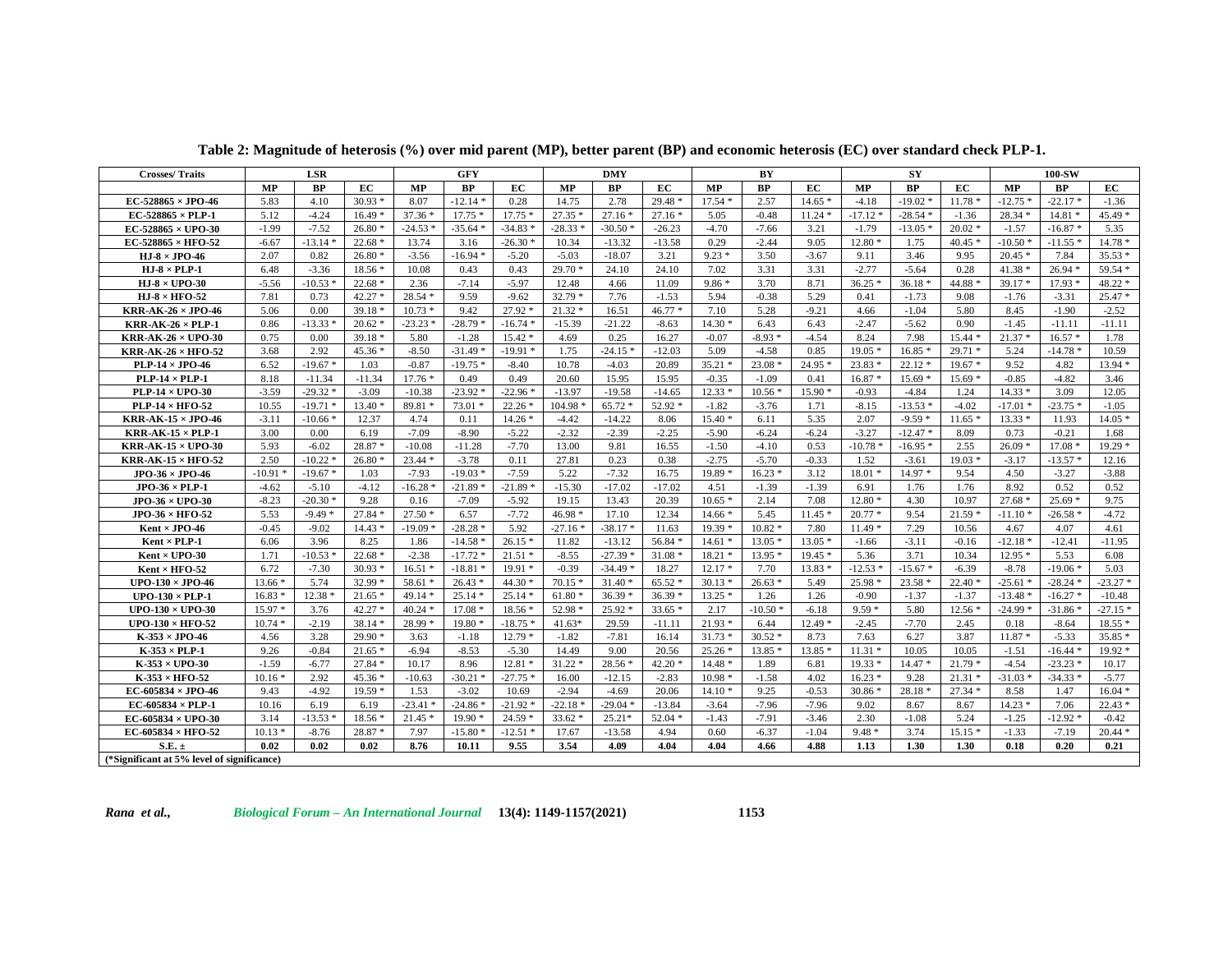For CP-S (Table 3), thirty-five cross combinations showed significant desirable mid parental positive heterosis and five cross combinations showed significant desirable positive heterosis over better parent. For mid parent and better parent, magnitude of heterosis ranged from -1.49% to 13.70% and -12.85% to 7.57% respectively. Against standard check PLP-1, the level of heterosis ranged from -8.58% to 14.28% and seventeen cross combinations showed significant and desirable positive standard heterosis. HJ  $8 \times$  HFO 52, EC 528865  $\times$  PLP 1 and KRR AK 15  $\times$  PLP 1 exhibited highest crude protein content-seed (%).

The magnitude of heterosis for mid-parent, better parent and standard heterosis for ADF (Table 3) ranged from - 35.47% to 52.89%, -41.28% to 51.03% and -37.45% (to 24.80% respectively. Ten cross combinations exhibited significant and desirable negative mid parental heterosis while seventeen cross combinations exhibited significant desirable negative heterobeltiosis. UPO 130  $\times$  HFO 52 (-37.45%), Kent  $\times$  UPO-30 (-31.53%) and HJ-8  $\times$  JPO-46 (-29.42 %) showed lowest desirable acid detergent fibre content over standard check PLP-1. For mid-parent, the level of heterosis for NDF (Table 3) varied from -26.09% to 31.72% and nine cross combinations exhibited significant desirable negative heterosis. The magnitude of heterosis over better parent ranged from -30.10% to 19.95% and significant desirable negative heterobeltiosis was observed for twelve cross combinations. Against check PLP 1, HJ 8  $\times$  UPO 30 (-29.60%), PLP-14  $\times$  JPO-46 (-28.26%) and UPO-130  $\times$  PLP-1 (-26.47%) exhibited lowest neutral detergent fibre.

The magnitude of heterosis for mid-parent and better parent for BG (Table 3) ranged from -9.21% to 21.81% and -23.58% to 13.37% respectively. Twenty-six cross combinations showed significant and desirable positive mid parental heterosis while seven cross combinations showed significant desirable positive heterobeltiosis. The magnitude of heterosis over check PLP-1 ranged from 2.47% (KRR AK  $26 \times$  UPO 30) to 74.89% (PLP  $14 \times$  JPO 46). Out of thirty-five cross combinations, PLP  $14 \times$  JPO 46 (74.89%), HJ 8  $\times$  JPO 46 (70.96%), HJ 8  $\times$  HFO 52 (70.29%), PLP 14  $\times$  HFO 52 (70.29%) and Kent  $\times$  JPO 46 (68.50%) showed significant desirable positive and highest values of -glucan content against standard check PLP-1.

**Disease reaction.** The reaction of parents and hybrids to powdery mildew incidence (*Blumeria graminis* f. sp. *avenae)* under field conditions (Table 4) was graded using visual observations on a scale of 0 to 9 (Mayee and Datar 1986).

Among parents, KRR-AK-26, JPO-46 and PLP-1 showed resistance to the disease with severity and rating value of 1 amongst the experimental material. Singh (2018) also found PLP-1 as resistant to powdery mildew. Among crosses, three hybrids KRR-AK-26  $\times$ JPO-46, KRR-AK-26  $\times$  PLP-1 and KRR-AK-15  $\times$ PLP-1 were found resistant to powdery mildew, whereas twenty-one cross combinations were found to be moderately resistant to the pathogen. Earlier workers Aung *et al.* 1976; Sebesta *et al.* 2000; Yu and Hermann 2006, have also stated similar observations and concluded that the inheritance was monogenic and dominant.

## **CONCLUSION**

Comparative studies of all  $40$  F<sub>1</sub> hybrids revealed higher values in relation to parents. However, none of the hybrids exhibited desired standard heterosis, relative heterosis and heterobeltiosis for all the traits. Among all the traits,  $HJ-8 \times UPO-30$  showed highest SY followed by KRR-AK-26  $\times$  HFO-52 and PLP-14  $\times$ JPO-46. For GFY, EC-528865  $\times$  PLP-1 and PLP-14  $\times$ HFO-52 showed highest positive heterosis. HJ-8  $\times$ JPO-46 and UPO-130  $\times$  PLP-1 exhibited desirable ADF and NDF for quality fodder intake while  $HJ-8 \times JPO-$ 46, HJ-8  $\times$  HFO-52 and KRR-AK-26  $\times$  PLP-1 showed highest BG among all the 40 hybrid combinations. Overall, UPO-130  $\times$  JPO-46 showed promising heterosis among all 40  $F_1$  cross combinations for GFY, SY and CPY-F as compared to check PLP-1, whereas KRR-AK-26  $\times$  JPO-46 showed significant beneficial heterosis for 50%F, GFY and CPY-F. Therefore, based on mean performance, heterosis studies and resistance to powdery mildew under epiphytotic conditions, cross combinations KRR-AK-26  $\times$  JPO-46, Kent  $\times$  JPO-46 and PLP-14  $\times$  UPO-30 were found best and showed promising results for different agro-morphological, yield attributing and quality traits. However, it is suggested that multiple crosses between potential lines and testers involved in the crosses may be attempted so that the transgressive segregants could be identified in the later generations of such crosses. Thus, these hybrids can be evaluated at multilocation trials and further commercially exploited through heterosis breeding programmes. The results from this present investigation will be extremely beneficial in formulating studies related to identification of potential cross combinations and designing future hybridization breeding programs for oat improvement.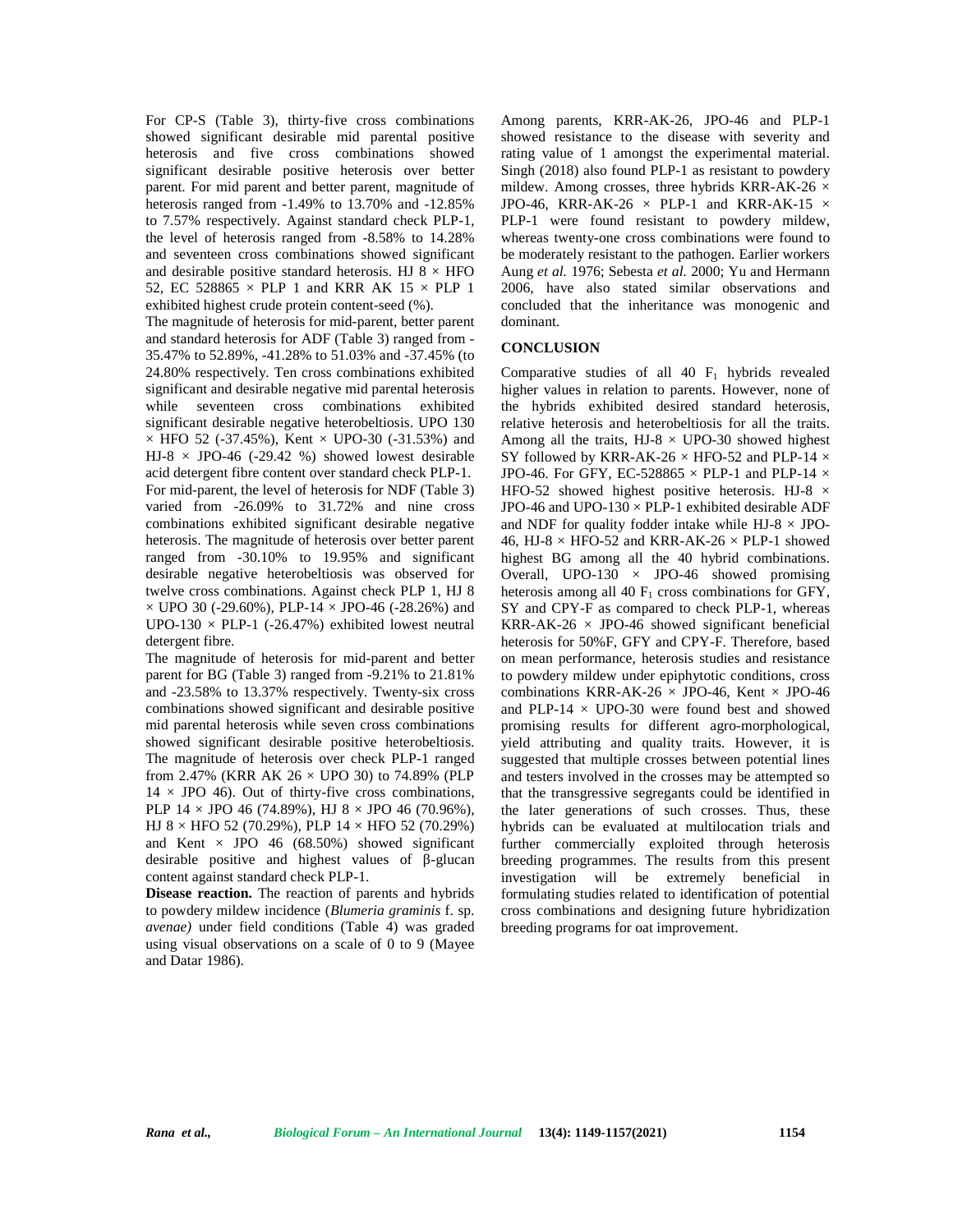| <b>Crosses/Traits</b>                       |           | ΗΙ        |           |           | CPY F     |          |           | $CF-S$    |          |           | ADF       |           | <b>NDF</b> |           |           | BG        |           |          |
|---------------------------------------------|-----------|-----------|-----------|-----------|-----------|----------|-----------|-----------|----------|-----------|-----------|-----------|------------|-----------|-----------|-----------|-----------|----------|
|                                             | <b>MP</b> | <b>BP</b> | EC.       | <b>MP</b> | <b>BP</b> | EC.      | <b>MP</b> | <b>BP</b> | EC       | <b>MP</b> | <b>BP</b> | EC        | <b>MP</b>  | <b>BP</b> | EC.       | <b>MP</b> | <b>BP</b> | EC       |
| EC-528865 $\times$ JPO-46                   | $-18.08$  | $-21.10*$ | $-2.56$   | 16.02     | 4.37      | $30.60*$ | $5.82*$   | $-1.50$   | $-1.5$   | $-9.64*$  | $-25.02*$ | $-10.64*$ | $12.85*$   | $-2.29$   | 0.28      | $-4.71$   | $-22.05*$ | $21.30*$ |
| $EC-528865 \times PLP-1$                    | $-20.58$  | $-28.14*$ | $-11.25$  | $27.87*$  | 18.62     | 38.70 *  | $5.41*$   | $5.30*$   | $5.52*$  | $-11.50*$ | $-18.62*$ | $-3.01$   | $12.37*$   | $-1.62$   | $-1.62$   | 7.27      | 6.73      | 6.73     |
| EC-528865 $\times$ UPO-30                   | 3.49      | $-5.67$   | $16.51*$  | $-25.54*$ | $-26.04$  | $-25.03$ | $9.20*$   | 2.98      | 2.98     | $7.46*$   | $-9.01*$  | $8.43*$   | $-12.62*$  | $-23.24*$ | $-23.84*$ | 5.55      | 4.43      | 5.61     |
| $EC$ -528865 $\times$ HFO-52                | $12.94*$  | 4.59      | $29.18*$  | 12.23     | $-11.25$  | $-11.25$ | $5.81*$   | 3.80      | $7.91*$  | $-16.67*$ | $-27.80*$ | $-13.96*$ | $-1.30$    | $-8.84*$  | $-19.19*$ | $19.68*$  | 2.25      | $42.83*$ |
| HJ $8 \times$ JPO 46                        | 0.16      | 0.03      | 14.41     | 4.87      | $-7.65$   | 15.56    | $-1.49$   | $-12.85$  | $-2.39$  | $-17.34*$ | $-23.42*$ | $-29.42*$ | $-23.16*$  | $-27.64*$ | $-25.74*$ | $8.27*$   | $6.72*$   | $70.96*$ |
| HJ $8 \times$ PLP-1                         | $-9.37$   | $-14.96*$ | $-2.99$   | $44.10*$  | $30.76*$  | 52.89 *  | 1.56      | $-3.79$   | $7.76*$  | $-13.17*$ | $-16.57*$ | $-16.57*$ | 1.73       | $-3.02$   | $-3.02$   | 2.63      | $-16.66*$ | $33.52*$ |
| HJ $8 \times$ UPO 30                        | $24.05*$  | $17.29*$  | $33.80*$  | 20.96     | 17.32     | 18.93    | $9.43*$   | $-2.00$   | $9.76*$  | $24.18*$  | $17.76*$  | $8.53*$   | $-25.85*$  | $-29.05*$ | $-29.60*$ | $21.24*$  | $-1.12$   | 58.41 *  |
| HJ $8 \times$ HFO 52                        | $-5.31$   | $-8.97$   | 3.84      | 34.89 *   | 8.61      | 3.47     | $5.83*$   | 2.03      | 14.28 *  | $-2.57$   | $-5.12*$  | $-12.55*$ | $9.99*$    | $8.77*$   | $-1.40$   | $13.57*$  | $6.30*$   | $70.29*$ |
| <b>KRR-AK-26 <math>\times</math> JPO-46</b> | $-2.37$   | $-6.22$   | $16.45*$  | $25.41*$  | $22.40*$  | $60.88*$ | $9.62*$   | 4.47      | $-0.65$  | $19.83*$  | $9.96*$   | $-13.55*$ | $7.59*$    | $-2.56$   | 0.00      | $10.84*$  | $-0.22$   | $55.27*$ |
| <b>KRR-AK-26 <math>\times</math> PLP-1</b>  | $-14.92*$ | $-23.20*$ | $-4.64$   | $-12.28$  | $-17.12$  | 8.94     | $5.12*$   | 2.44      | 2.65     | $25.33*$  | 3.82      | 3.82      | 2.05       | $-6.49$   | $-6.49$   | $19.92*$  | $8.10*$   | $34.64*$ |
| KRR-AK-26 $\times$ UPO-30                   | 7.38      | $-2.36$   | $21.24*$  | 12.74     | $-0.16$   | $31.23*$ | $7.19*$   | 3.54      | $-1.53$  | $7.92*$   | $-3.16$   | $-19.98*$ | $9.41*$    | 0.62      | $-0.17$   | $-9.19*$  | $-17.73*$ | 2.47     |
| <b>KRR-AK-26 <math>\times</math> HFO-52</b> | $12.81*$  | 4.22      | $29.41*$  | $-1.16$   | $-28.72*$ | $-6.31$  | $5.19*$   | 0.71      | $4.69*$  | 2.23      | $-10.46*$ | $-21.79*$ | $-12.04*$  | $-14.71*$ | $-24.40*$ | $9.89*$   | 3.93      | $45.18*$ |
| PLP-14 $\times$ JPO-46                      | $-8.56$   | $-15.74*$ | $-3.62$   | 9.53      | $-1.01$   | 23.87    | $6.71*$   | $6.09*$   | $-8.58*$ | $32.87*$  | $21.33*$  | $-4.62*$  | $-26.09$   | $-30.10*$ | $-28.26*$ | $7.44*$   | 2.90      | 74.89 *  |
| $PLP-14 \times PLP-1$                       | $17.31*$  | $15.21*$  | $15.21*$  | 12.01     | 4.41      | 22.08    | $6.05*$   | $-1.91$   | $-1.71$  | $32.44*$  | $9.24*$   | $9.24*$   | $-19.70*$  | $-23.11*$ | $-23.11*$ | $9.72*$   | $-12.86$  | 48.09 *  |
| PLP-14 $\times$ UPO-30                      | $-11.87$  | $-14.13$  | $-12.72$  | $-13.77$  | $-13.9$   | $-12.72$ | $5.86*$   | 3.79      | $-8.02*$ | $25.58*$  | $12.15*$  | $-7.33*$  | $-20.13*$  | $-23.24*$ | $-23.84*$ | $21.09*$  | $-3.43$   | $64.13*$ |
| PLP-14 $\times$ HFO-52                      | $-6.44$   | $-10.37$  | $-5.66$   | $108.06*$ | $63.89*$  | $65.62*$ | $4.57 *$  | $-4.88*$  | $-1.12$  | 29.86 *   | $13.22*$  | $-1.10$   | $-3.26$    | $-4.77$   | $-12.87*$ | $9.99*$   | 0.20      | $70.29*$ |
| <b>KRR-AK-15 <math>\times</math> JPO-46</b> | $-11.28*$ | $-14.97*$ | 6.09      | $-1.75$   | $-10.34$  | 12.2     | $9.44*$   | 0.54      | 3.45     | $38.60*$  | $32.31*$  | $4.02*$   | $10.73*$   | $-0.98$   | 1.62      | $14.30*$  | 2.52      | 59.53 *  |
| <b>KRR-AK-15 <math>\times</math> PLP-1</b>  | 2.69      | $-7.50$   | $15.41*$  | $-0.19$   | $-6.03$   | 9.88     | $6.09*$   | $4.70*$   | $7.73*$  | $5.74*$   | $-9.34*$  | $-9.34*$  | 4.73       | $-5.26$   | $-5.26$   | $15.55*$  | 4.54      | $29.15*$ |
| <b>KRR-AK-15 <math>\times</math> UPO-30</b> | $-8.58$   | $-17.05*$ | 3.50      | 14.8      | 13.75     | 17.46    | $11.52*$  | 3.78      | $6.78*$  | 0.07      | $-6.68*$  | $-22.89*$ | $16.00*$   | 5.30      | 4.48      | 4.59      | $-4.90$   | $17.49*$ |
| <b>KRR-AK-15 <math>\times</math> HFO-52</b> | 4.13      | $-4.01$   | $19.76*$  | 26.25     | $-1.32$   | 1.89     | $4.96*$   | 4.43      | $8.55*$  | $4.42*$   | $-5.06*$  | $-17.07*$ | $-3.37$    | $-7.58$   | $-18.07*$ | $8.43*$   | 2.17      | $42.71*$ |
| JPO $36 \times$ JPO 46                      | $-1.91$   | $-7.14$   | 6.21      | 9.21      | 3.11      | 29.02    | $13.70*$  | 3.12      | $9.17*$  | $31.33*$  | $19.92*$  | $-5.72*$  | $15.47*$   | $-1.31$   | 1.29      | $17.21*$  | 2.81      | 59.98 *  |
| JPO $36 \times$ PLP 1                       | 2.06      | 0.97      | 3.18      | $-15.35$  | $-17.45$  | $-3.47$  | $6.21*$   | 3.37      | $9.44*$  | $41.81*$  | $16.97*$  | $16.97*$  | $8.23*$    | $-6.49$   | $-6.49$   | $18.93*$  | $10.12*$  | $29.26*$ |
| JPO-36 $\times$ UPO-30                      | 1.76      | 1.49      | 3.71      | $29.54*$  | 23.84     | $37.64*$ | $8.81*$   | $-0.06$   | $5.81*$  | $13.74*$  | 1.58      | $-16.06*$ | $7.81*$    | $-6.54$   | $-7.27$   | $21.81*$  | $13.37*$  | $33.07*$ |
| JPO 36 × HFO 52                             | 5.30      | 3.76      | 9.22      | $52.55*$  | 16.18     | 29.13    | 3.58      | 2.65      | $8.67*$  | 4.28      | $-9.08*$  | $-20.58*$ | $31.72*$   | $19.95*$  | 6.32      | $9.11*$   | 0.40      | $40.25*$ |
| $Kent \times JPO-46$                        | $-6.57$   | $-9.96$   | 2.99      | $-24.09*$ | $-36.88*$ | 19.14    | $8.73*$   | 3.33      | $-1.15$  | $34.50*$  | $32.18*$  | $7.63*$   | 2.38       | $-0.16$   | 2.46      | $11.33*$  | $8.29*$   | $68.50*$ |
| $Kent \times PLP-1$                         | $-14.07$  | $-16.53*$ | $-11.45$  | $17.03*$  | $-5.24$   | 78.86 *  | 3.98      | 1.62      | 1.83     | $-4.59*$  | $-13.45*$ | $-13.45*$ | 0.00       | $-1.23$   | $-1.23$   | $-2.09$   | $-17.76*$ | $20.96*$ |
| $Kent \times UPO-30$                        | $-10.91$  | $-12.77$  | $-7.46$   | $-0.33$   | $-23.40*$ | $44.58*$ | $7.25*$   | 3.30      | $-1.18$  | $-16.52*$ | $-17.13*$ | $-31.53*$ | $-11.66*$  | $-12.41*$ | $-13.09*$ | $-9.21*$  | $-23.40*$ | $12.67*$ |
| Kent $\times$ HFO-52                        | $-22.07*$ | $-22.37*$ | $-17.65*$ | 4.00      | $-31.98*$ | 28.39    | $6.58*$   | 2.33      | $6.37 *$ | $8.74*$   | $5.06*$   | $-8.23*$  | $8.87*$    | 3.90      | 1.34      | $6.49*$   | 3.81      | $52.69*$ |
| UPO-130 $\times$ JPO-46                     | $-3.72$   | $-8.41$   | $16.06*$  | $85.39*$  | 43.95 *   | $80.13*$ | $11.50*$  | $7.57*$   | $-0.29$  | $20.61*$  | $4.81*$   | $11.65*$  | $-2.41$    | $-11.78*$ | $-9.46*$  | $20.69*$  | $-1.87$   | $52.69*$ |
| UPO-130 $\times$ PLP-1                      | $-13.89*$ | $-22.97*$ | $-2.39$   | $73.67*$  | 38.22 *   | $61.62*$ | $6.29*$   | 2.3       | 2.51     | $-16.87*$ | $-19.42*$ | $-14.16*$ | $-19.61*$  | $-26.47*$ | $-26.47*$ | $11.98*$  | $10.54*$  | $10.54*$ |
| UPO-130 $\times$ UPO-30                     | 5.43      | $-5.00$   | $20.38*$  | $68.56*$  | $41.80*$  | $43.74*$ | $7.48*$   | $5.12*$   | $-2.57$  | $15.82*$  | 2.83      | $9.54*$   | $8.19*$    | $-0.69$   | $-1.47$   | 6.38      | 4.43      | 5.61     |
| UPO-130 $\times$ HFO-52                     | $-21.36*$ | $-28.01*$ | $-8.79$   | $45.66*$  | 34.04     | $-7.26$  | $5.76*$   | 0.03      | $3.98*$  | $-35.47*$ | $-41.28*$ | $-37.45*$ | $21.98*$   | $18.06*$  | 4.64      | $10.45*$  | $-6.26$   | $30.94*$ |
| K $-353 \times JPO$ 46                      | $-18.11*$ | $-19.91*$ | $-4.18$   | 2.10      | $-6.22$   | 17.35    | 5.89 *    | 0.93      | $-4.04*$ | $-1.39$   | $-2.62$   | $-21.49*$ | 2.46       | $-4.58$   | $-2.07$   | $-8.91*$  | $-10.22*$ | 43.83 *  |
| $K-353 \times PLP-1$                        | $-11.57$  | $-18.83*$ | $-2.88$   | 15.28     | 9.26      | 27.76    | $5.23*$   | 2.53      | 2.74     | $24.51*$  | $12.45*$  | $12.45*$  | 1.28       | $-4.53$   | $-4.53$   | $-5.90*$  | $-23.58*$ | $22.42*$ |
| $K-353 \times UPO-30$                       | 3.40      | $-4.38$   | 14.41     | $34.59*$  | $32.43*$  | $38.70*$ | $7.69*$   | 4.03      | $-1.09$  | 52.89 *   | $51.03*$  | $24.80*$  | 0.63       | $-4.79$   | $-5.54$   | $-3.05$   | $-20.92*$ | $26.68*$ |
| K $353 \times$ HFO 52                       | 3.99      | $-2.27$   | $16.94*$  | 21.24     | $-5.72$   | $-1.26$  | 1.76      | $-2.58$   | 1.27     | $26.00*$  | $21.15*$  | $5.82*$   | $-2.72$    | $-2.78$   | $-13.82*$ | 2.88      | $-3.71$   | $54.26*$ |
| EC-605834 $\times$ JPO-46                   | $15.03*$  | 12.44     | $28.61*$  | $-1.61$   | $-5.43$   | 28.29    | $9.87*$   | 2.87      | 1.59     | $-6.09*$  | $-8.59*$  | $-24.10*$ | $-3.21$    | $-12.00*$ | $-9.68*$  | 19.88 *   | 2.52      | 59.53 *  |
| $EC-605834 \times PLP-1$                    | $12.91*$  | 8.14      | $18.11*$  | $-25.73*$ | $-30.85*$ | $-6.2$   | $5.23*$   | 4.47      | $4.69*$  | $32.53*$  | $21.29*$  | $21.29*$  | 6.08       | $-2.41$   | $-2.41$   | $9.48*$   | 4.26      | $15.25*$ |
| EC-605834 $\times$ UPO-30                   | 3.52      | $-0.07$   | 9.14      | $42.06*$  | $24.11*$  | $68.35*$ | $5.57*$   | 0.15      | $-1.09$  | $39.64*$  | $39.30*$  | $15.66*$  | $8.80*$    | 0.45      | $-0.34$   | $-2.22$   | $-6.39$   | 3.48     |
| EC-605834 $\times$ HFO-52                   | 8.80      | 6.83      | $16.68*$  | 15.90     | $-17.21$  | 12.3     | $4.77*$   | 2.16      | $6.19*$  | $20.80*$  | $17.82*$  | 2.91      | $9.37*$    | 6.50      | $-5.60$   | $13.89*$  | 2.01      | 42.49 *  |
| $S.E. \pm$                                  | 1.43      | 1.66      | 1.60      | 0.40      | 0.47      | 0.47     | 0.23      | 0.27      | 0.22     | 0.59      | 0.68      | 0.65      | 1.90       | 2.19      | 2.42      | 0.12      | 0.13      | 0.14     |
| (*Significant at 5% level of significance)  |           |           |           |           |           |          |           |           |          |           |           |           |            |           |           |           |           |          |

**Table 3: Magnitude of heterosis (%) over mid parent (MP), better parent (BP) and economic heterosis (EC) over standard check PLP-1.**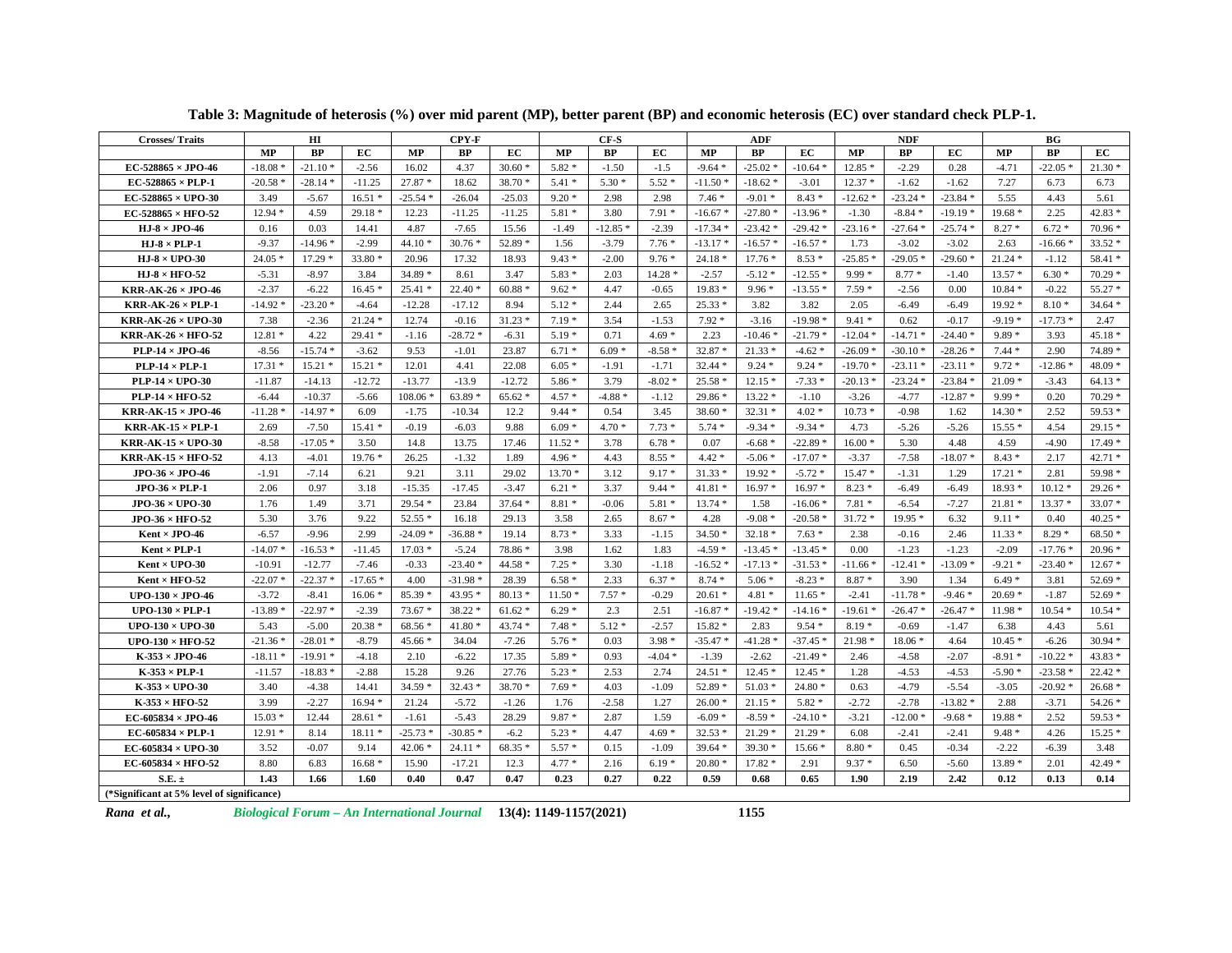### **Table 4: Reaction of parents and hybrids to powdery mildew incidence on a scale of 0 to 9 (Mayee and Datar 1991).**

| <b>Parents/Crosses</b>                      | <b>Severity</b> | Rating         | <b>Disease Reaction</b>       | <b>Crosses</b>                              | <b>Severity</b> | Rating | <b>Disease Reaction</b>       |
|---------------------------------------------|-----------------|----------------|-------------------------------|---------------------------------------------|-----------------|--------|-------------------------------|
| EC 528865                                   | 10              | 3              | <b>Moderately Resistant</b>   | $PLP 14 \times PLP 1$                       | 6               | 3      | <b>Moderately Resistant</b>   |
| <b>HJ8</b>                                  | 80              | 9              | Highly susceptible            | PLP $14 \times$ UPO 30                      | $\overline{7}$  | 3      | <b>Moderately Resistant</b>   |
| <b>KRR AK 26</b>                            |                 |                | Resistant                     | PLP $14 \times$ HFO-52                      | 16              | 7      | Susceptible                   |
| <b>PLP 14</b>                               | 8               | 3              | <b>Moderately Resistant</b>   | <b>KRR AK <math>15 \times</math> JPO 46</b> | 8               | 3      | <b>Moderately Resistant</b>   |
| <b>KRR AK 15</b>                            | 10              | 3              | <b>Moderately Resistant</b>   | <b>KRR AK 15 <math>\times</math> PLP 1</b>  |                 |        | Resistant                     |
| <b>JPO 36</b>                               | 22              | 5              | <b>Moderately Susceptible</b> | <b>KRR AK 15 <math>\times</math> UPO 30</b> | $\overline{4}$  | 3      | <b>Moderately Resistant</b>   |
| Kent                                        | 20              | 5              | Moderately Susceptible        | <b>KRR AK <math>15 \times</math> HFO-52</b> | 20              | 5      | Moderately Susceptible        |
| <b>UPO 130</b>                              | 55              | $\mathbf Q$    | Highly susceptible            | $JPO$ 36 $\times$ JPO 46                    | 14              | 5      | <b>Moderately Susceptible</b> |
| K 353                                       | 40              | $\overline{7}$ | Susceptible                   | JPO $36 \times$ PLP 1                       | 10              | 3      | <b>Moderately Resistant</b>   |
| EC 605834                                   | 8               | 3              | <b>Moderately Resistant</b>   | <b>JPO 36 × UPO 30</b>                      | 8               | 3      | <b>Moderately Resistance</b>  |
| <b>JPO 46</b>                               |                 |                | Resistant                     | JPO $36 \times$ HFO $52$                    | 34              | 7      | Susceptible                   |
| PLP <sub>1</sub>                            |                 |                | Resistant                     | Kent $\times$ JPO 46                        | $\tau$          | 3      | <b>Moderately Resistant</b>   |
| <b>UPO 30</b>                               | 6               | 3              | <b>Moderately Resistant</b>   | $Kent \times PLP1$                          | 10              | 3      | <b>Moderately Resistant</b>   |
| <b>HFO 52</b>                               | 35              | $\overline{7}$ | Susceptible                   | $Kent \times UPO 30$                        | 15              | 5      | Moderately Susceptible        |
| EC 528865 $\times$ JPO 46                   | 6               | 3              | <b>Moderately Resistant</b>   | $Kent \times HFO-52$                        | 44              | 7      | Susceptible                   |
| EC 528865 $\times$ PLP 1                    | 8               | 3              | <b>Moderately Resistant</b>   | UPO $130 \times$ JPO 46                     | 10              | 3      | <b>Moderately Resistant</b>   |
| EC 528865 $\times$ UPO 30                   | 6               | 3              | <b>Moderately Resistant</b>   | UPO $130 \times$ PLP 1                      | 18              | 5      | <b>Moderately Susceptible</b> |
| $EC$ 528865 $\times$ HFO-52                 | 18              | 5              | <b>Moderately Susceptible</b> | UPO $130 \times$ UPO 30                     | 42              | 7      | Susceptible                   |
| HJ $8 \times$ JPO 46                        | 22              | 5              | <b>Moderately Susceptible</b> | UPO $130 \times$ HFO-52                     | 78              | 9      | Highly susceptible            |
| HJ $8 \times$ PLP 1                         | 20              | 3              | <b>Moderately Resistant</b>   | $K$ 353 $\times$ JPO 46                     | 36              | 7      | Susceptible                   |
| HJ $8 \times$ UPO 30                        | 65              | $\overline{7}$ | Susceptible                   | $K$ 353 $\times$ PLP 1                      | 22              | 5      | <b>Moderately Susceptible</b> |
| HJ $8 \times$ HFO 52                        | 88              | 9              | Highly susceptible            | $K$ 353 $\times$ UPO 30                     | 6               | 3      | <b>Moderately Resistant</b>   |
| <b>KRR AK 26 <math>\times</math> JPO 46</b> |                 |                | Resistant                     | $K$ 353 $\times$ HFO-52                     | 28              | 7      | Susceptible                   |
| <b>KRR AK 26 <math>\times</math> PLP 1</b>  |                 |                | Resistant                     | EC 605834 $\times$ JPO 46                   | 10              | 3      | <b>Moderately Resistant</b>   |
| <b>KRR AK 26 × UPO 30</b>                   | 5               | 3              | <b>Moderately Resistant</b>   | EC 605834 $\times$ PLP 1                    | 8               | 3      | <b>Moderately Resistant</b>   |
| <b>KRR AK 26 × HFO-52</b>                   | 8               | 3              | <b>Moderately Resistant</b>   | EC 605834 $\times$ UPO 30                   | 10              | 3      | <b>Moderately Resistant</b>   |
| PLP $14 \times$ JPO 46                      | 8               | 3              | <b>Moderately Resistant</b>   | EC 605834 $\times$ HFO-52                   | 22              | 5      | Moderately Susceptible        |

**Acknowledgements:** The author(s) gratefully acknowledge the Department of Genetics and Plant Breeding, CSK Himachal Pradesh Krishi Vishvavidyalaya, Palampur, India for providing the research facilities for this research. **Conflict of Interest.** None.

#### **REFERENCES**

- Ahmad, M. and Zaffar, G. (2014). Evaluation of oat (*Avena sativa* L.) genotypes for beta-glucan, grain yield and physiological traits. *Applied Biological Research, 16*: 1-3.
- AOAC (1970). Official methods of Analysis of the Association of Official Analytical Chemists.  $11<sup>th</sup>$  Edn. Washington DC
- Aung, T. and Thomas, H. (1976). Transfer of mildew resistance from the wild oat (*Avena barbata*) into cultivated oat. *Nature, 260*: 603-604.
- Banyal, D. K., Sood, V. K., Singh, A. and Mawar, R. (2016). Integrated management of oat diseases in north western Himalaya. *Range Management and Agroforesrty, 37*: 84–88.
- Beche, E., Silva, C. L. D., Pagliosa, E. S., Capelin, M. A., Franke, J., Matei, G. and Benin, G. (2013). Hybrid performance and heterosis in early segregants populations of Brazilian spring wheat. *Australian Journal of Crop Science, 7*: 51-57.
- Devi, P., Sood, V. K. and Devi, R. (2018). Evaluation of morphological and genetic determinants of fodder yield as a selection criterion in  $F_2$ ,  $F_3$  and  $F_4$ generations of oat (*Avena sativa* L.). *Forage Research, 44*(1): 1-7.
- Fu, D., Xiao, M. and Hayward, A. (2014). Utilization of crop heterosis: a review. *Euphytica, 197*: 161–173.
- Hayes, H. K., Immer, F. F. and Smith, D. C. (1955). Heterosis in hybrids. In: Methods of Plant Breeding II. McGraw- Hill. New York, p1-551.
- Liu, Z., Jiang, J., Ren, A., Xu, X., Zhang, H., Zhao, T., Jiang, X., Sun, Y., Li, J. and Yang, H. (2021). Heterosis and Combining Ability Analysis of Fruit Yield, Early Maturity, and Quality in Tomato. *Agronomy, 11*(4): 807.
- Mayee, C. D. and Datar, V. V. (1986). Phytopathometry Technical Bulletin-1 (Special bulletin-3), Marathwada Agricultural University, Parbhani, Maharastra, India, p41-42.
- Oliver, R. E., Obert, D. E., Hu, G., Bonman, J. M. and Jackson, E. W. (2010). Development of oat-based markers from barley and wheat microsatellites. *Genome, 6*: 458-471.
- Premkumar, R., Nirmalakumari, A. and Anandakumar, C. R. (2017). Germplasm characterization for biochemical parameters in oats (*Avena sativa* L.).*International Journal of Pure and Applied Bioscience, 5*: 68-72.
- Rodehutscord, M., Rückert, C., Maurer, H. P., Schenkel, H., Schipprack, W., Knudsen, K. E. K., Schollenberger, M., Laux, M., Eklund, M., Siegert, W. and Mosenthin, R. (2016). Variation in chemical composition and physical characteristics of cereal grains from different genotypes. *Archives of Animal Nutrition, 70*: 87-107.
- Sebesta, J., Roderick, H. W., Stogenowic, S., Zwatz, B., Harder, D. E. and Coraza, L. (2000). Genetic basis of oat resistance to fungal diseases. *Plant Protection Science, 36*: 23-38.
- Semedo, M. C., Karmali, A. and Fonseca, L. (2015). A high throughput colorimetric assay of -1,3-D-glucans by Congo red dye. *Journal of Microbiological Method, 109*: 140-148.
- Singh, S. (2018). Studies on gene action for agro morphological traits and factors affecting haploid production efficiency following chromosomal elimination technique in oat (*Avena sativa* L.). Dissertation, Department of Crop Improvement, CSK HPKV, Palampur, India.
- Sood, V.K., Rana, I., Hussain, W. and Chaudhary, H.K. (2016). Genetic diversity of genus Avena from North Western-Himalayas using molecular markers. Proceedings of the National Academy of Sciences, India Section B: *Biological Sciences, 86*: 151–158.
- Tiwari, U. and Cummins, E. (2011). Meta-analysis of the effect of -glucan intake on blood cholesterol and glucose levels. *Nutrition, 27*: 1008–1016.